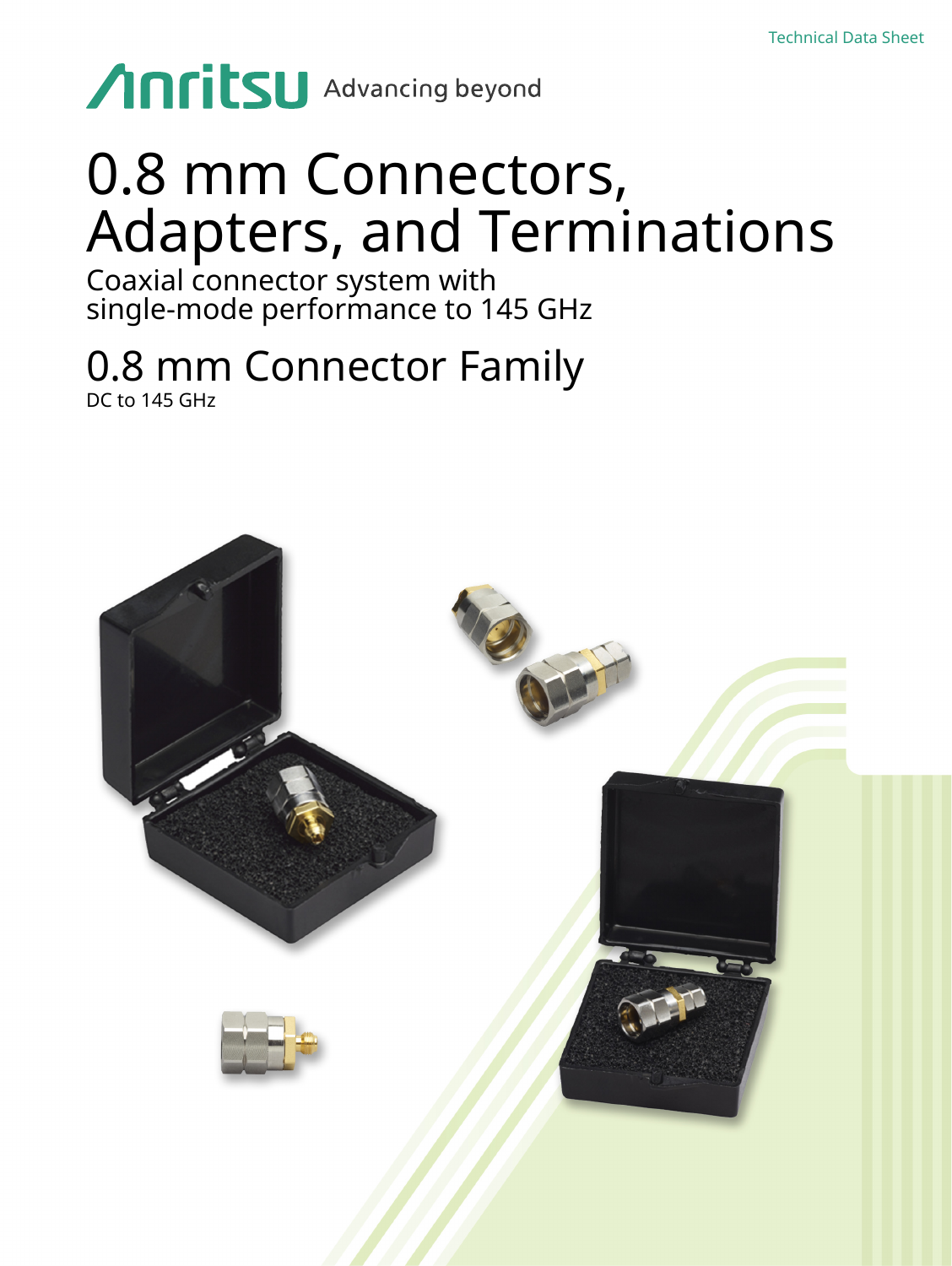| <b>Table of Contents</b> |  |  |  |  |
|--------------------------|--|--|--|--|
|                          |  |  |  |  |
|                          |  |  |  |  |
|                          |  |  |  |  |
|                          |  |  |  |  |
|                          |  |  |  |  |
|                          |  |  |  |  |
|                          |  |  |  |  |
|                          |  |  |  |  |
|                          |  |  |  |  |
|                          |  |  |  |  |
|                          |  |  |  |  |
|                          |  |  |  |  |
|                          |  |  |  |  |

## <span id="page-1-0"></span>**Definitions**

| Specifications      | All specifications and characteristics apply under the following conditions, unless otherwise stated:        |
|---------------------|--------------------------------------------------------------------------------------------------------------|
| Tvpical Performance | Typical specifications are not tested and not warranted. They are generally representative of characteristic |
|                     | performance.                                                                                                 |
| <b>Dimensions</b>   | All dimensions shown are in millimeters (mm) unless otherwise noted.                                         |

All specifications subject to change without notice. For the most current data sheet, please visit the Anritsu web site: [www.anritsu.com](http://www.anritsu.com)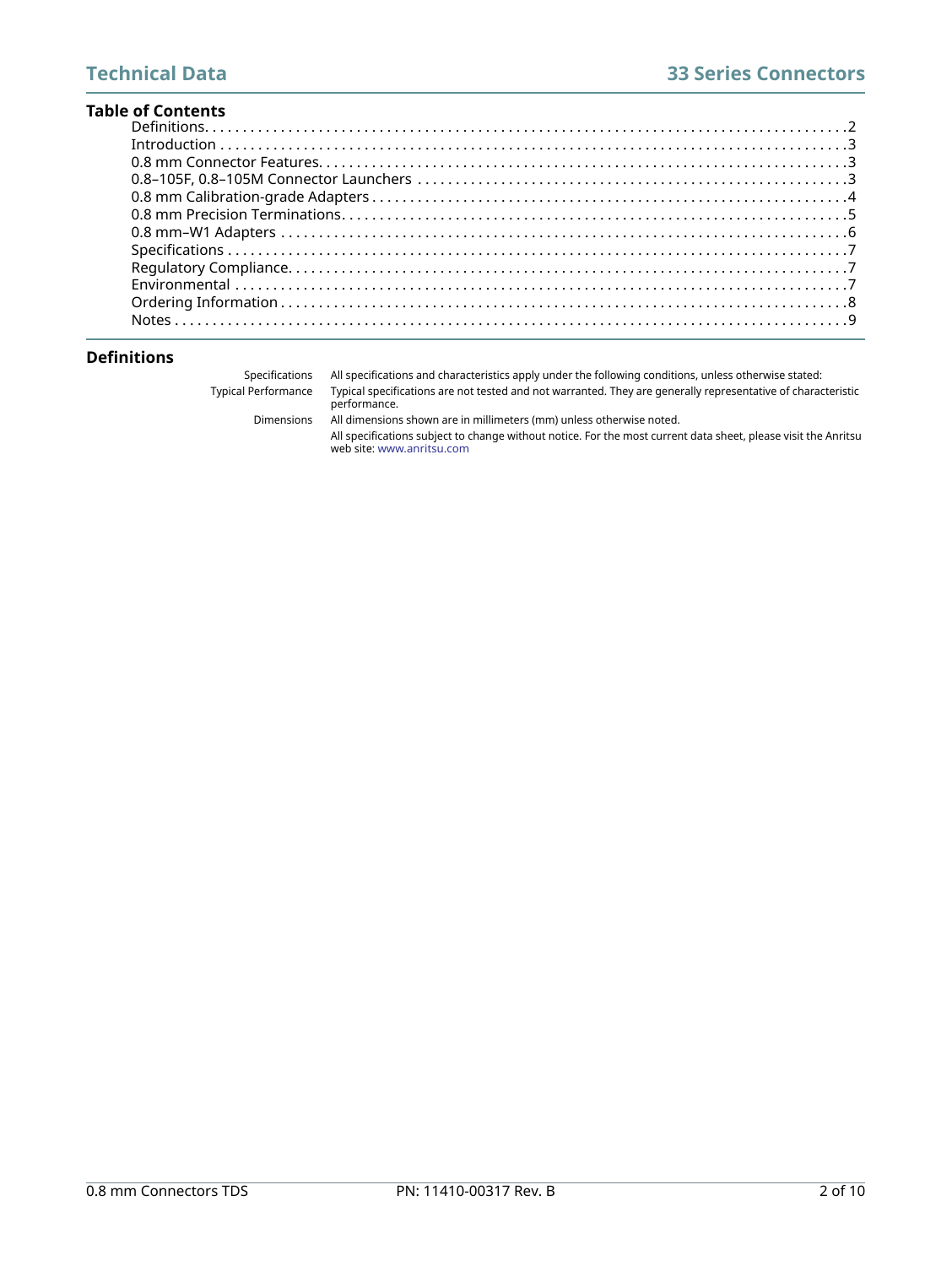## <span id="page-2-0"></span>**Introduction**

The 0.8 mm connector family is a complete coaxial connector system with single-mode performance to 145 GHz. It contains male and female non-hermetic connectors, male and female broadband terminations and in-series adapters. The 0.8 mm connector is well suited for high frequency applications ranging from components to systems and instrumentation.

## <span id="page-2-1"></span>**0.8 mm Connector Features**

- Excellent RF Performance to 145 GHz Standard 0.8 mm Interface
- 50 Ω Impedance

**•** Low VSWR

- Accurate Testing Capability
- Broadband Load for Instrument and Device Under Test

## <span id="page-2-2"></span>**0.8–105F, 0.8–105M Connector Launchers**

The 0.8 mm connector launcher family includes both male and female screw-in type connectors. The 0.8 mm connector has an air dielectric front-side interface similar to K and V connectors. The center conductor is supported by Anritsu's proprietary low-loss high temperature support bead on one end, and a Teflon bead on the other end to provide exceptional concentricity and rigidity to the pin on the backside. The use of a high temperature support bead allows the connector to be subjected to extended temperature ranges up to 200 °C for a short period. The center conductor extends outside of the connector and allows the user to make a direct pin overlap connection to the microwave circuit.



Female Sparkplug Connector (0.8–105F)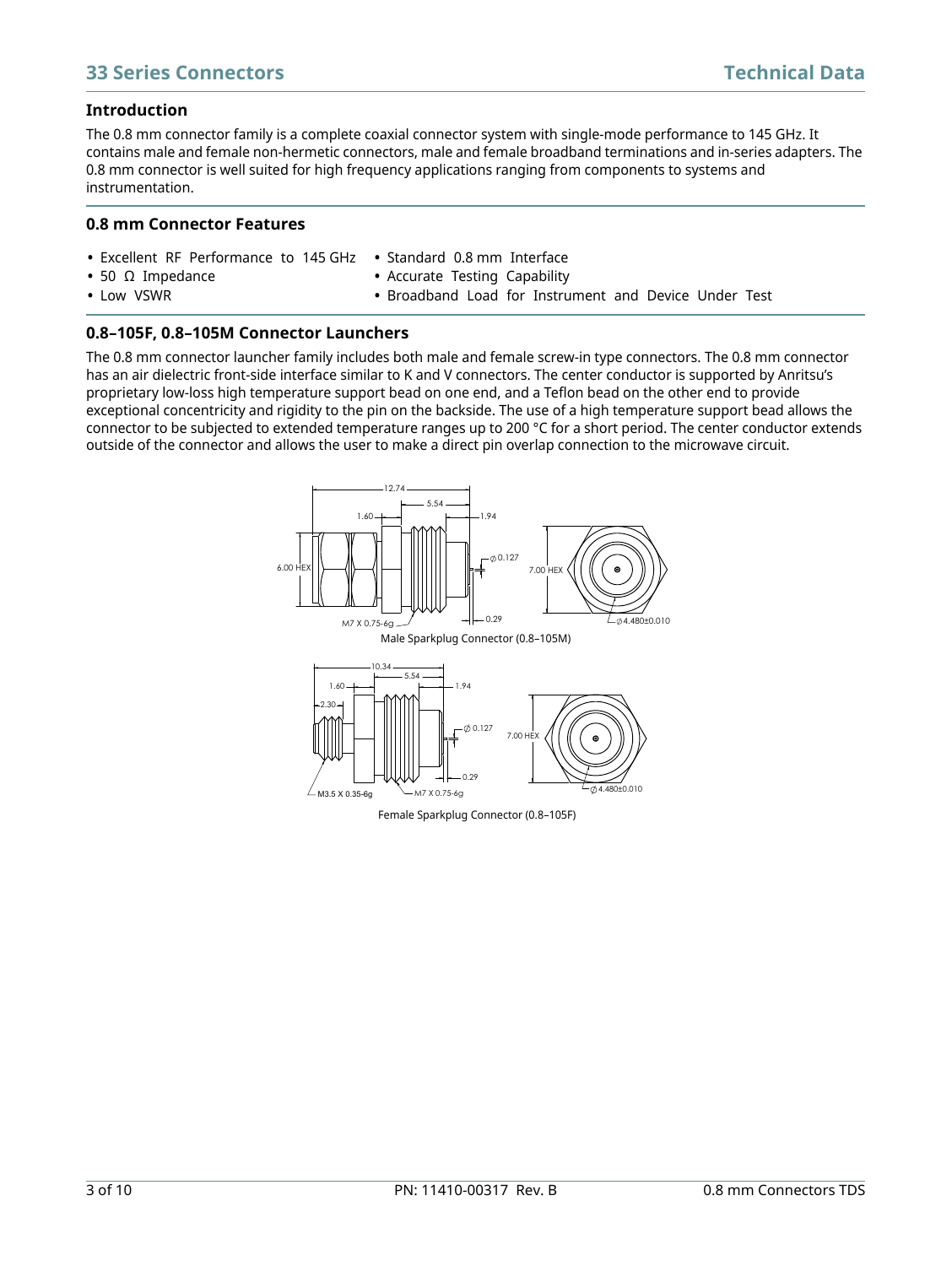## <span id="page-3-0"></span>**0.8 mm Calibration-grade Adapters**

The 33 series, precision 0.8 mm adapters enable accurate measurements from DC to 145 GHz. These adapters feature three combinations between connector genders: 0.8 mm (f) - 0.8 mm (f), 0.8 mm (m) - 0.8 mm (f), 0.8 mm (m) - 0.8 mm (m). 0.8 mm adapters have an air dielectric interface and a center conductor that is supported by a proprietary low-loss, high temperature support bead. When used as connector savers, these adapters protect the system's test port by reducing the number of connections made directly to the test port.



 $M3.5 \times 0.35-6H$  M3.5 X 0.35-6G

Precision 0.8 mm Male to 0.8 mm Female Adapter (33.8.8F50)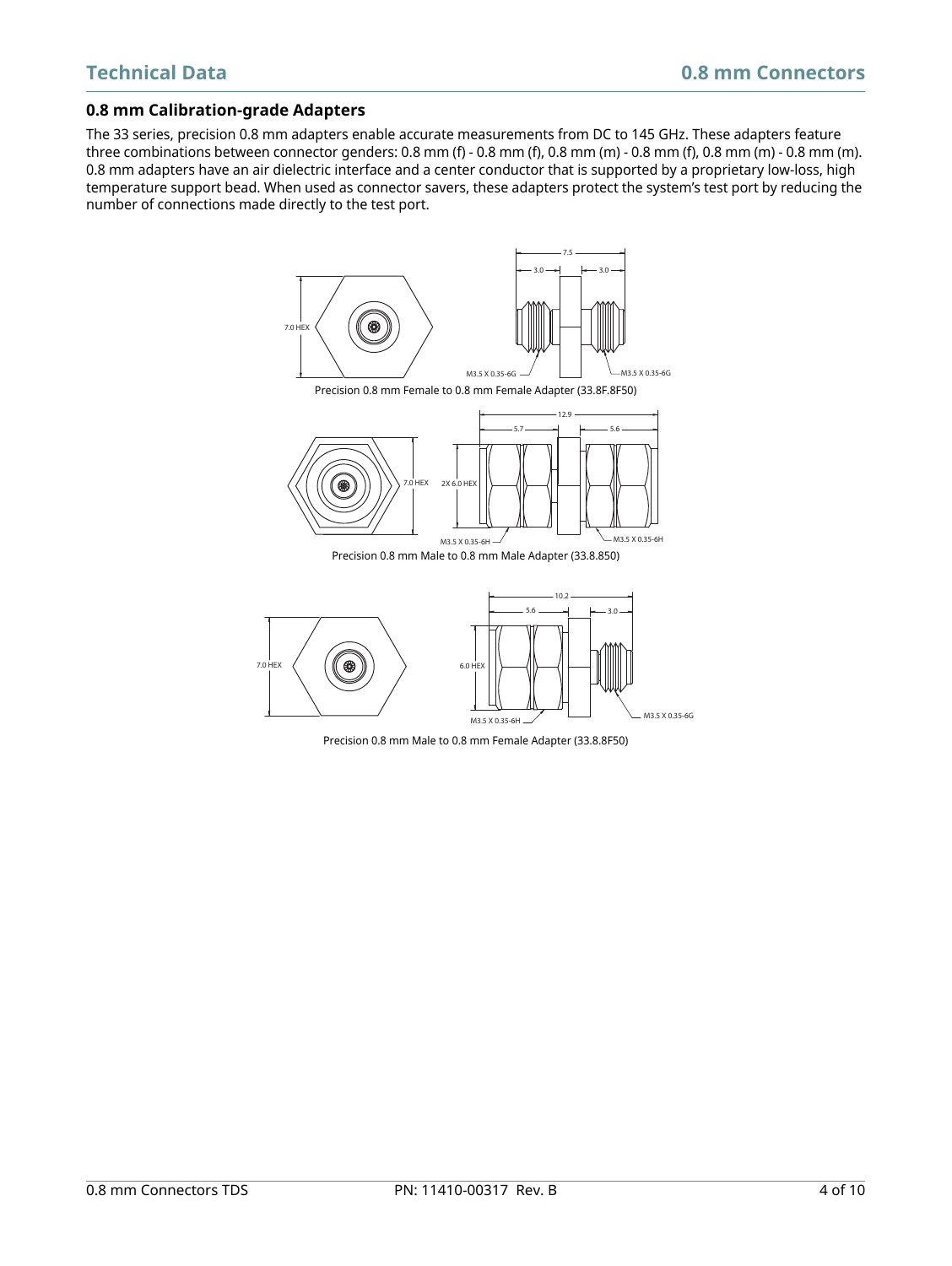## <span id="page-4-0"></span>**0.8 mm Precision Terminations**

0.8 mm precision metrology-grade terminations are used in measurement systems that need to achieve the smallest possible reflections. Designed in both male and female configurations, these terminations can be used as a precision load for test instruments or devices under test.



0.8 mm Female Precision Termination (28.8F50)



0.8 mm Male Precision Termination (28.850)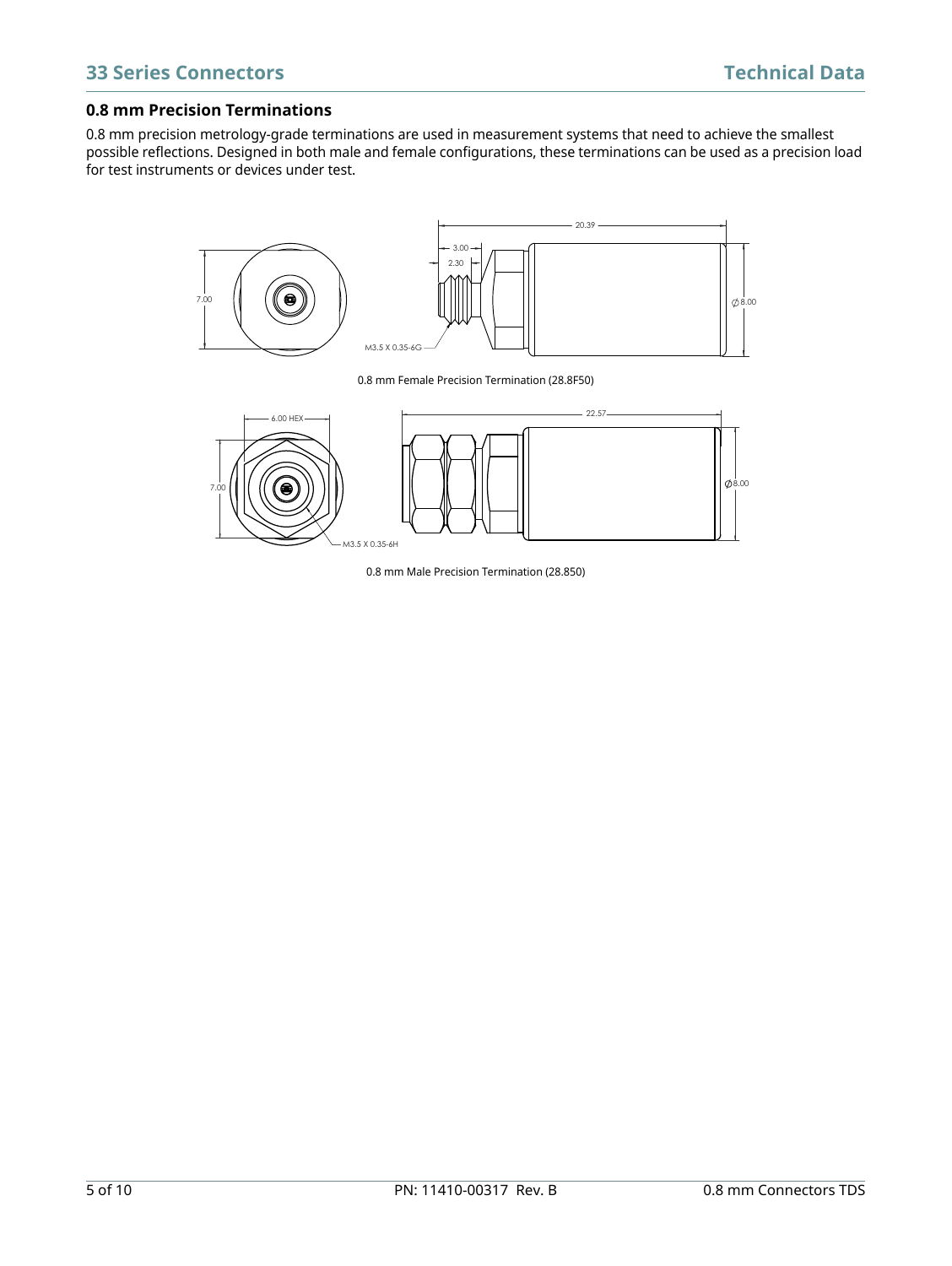## <span id="page-5-0"></span>**0.8 mm–W1 Adapters**

[0.8 mm – W1 adapters provide an interface between 0.8 mm connectors and W1 connectors and allow connections](http://www.anritsu.com)  [between two different connector types. Please contact Anritsu for more details on this product.](http://www.anritsu.com) www.anritsu.com



W1 Female to 0.8 mm Male Adapter (33WF.850)

 $M4 \times 0.7-6G$   $M3.5 \times 0.35-6H$ 



W1 Male to 0.8 mm Male Adapter (33W.850)



W1 Male to 0.8 mm Female Adapter (33W.8F50)

| 0.8 mm Connector                    |                                        |
|-------------------------------------|----------------------------------------|
| Impedance                           | 50 $\Omega$                            |
| Frequency                           | DC to 145 GHz                          |
| <b>Insertion Loss</b>               | 0.60 dB (typical)                      |
| Return Loss                         | 15 dB to 145 GHz (typical)             |
| <b>Insulation Resistance</b>        | $>$ 1200 MΩ typical                    |
| Center Conductor Contact Resistance | $6 \text{ mA}$ typical                 |
| Front-side Pin Depth                | 0.0 to -0.076 mm                       |
| Backside Pin Protrusion             | 0.32 mm typical for 0.8-105F, 0.8-105M |
| <b>Torque Coupling Nut</b>          | 4 in-lb maximum                        |
|                                     |                                        |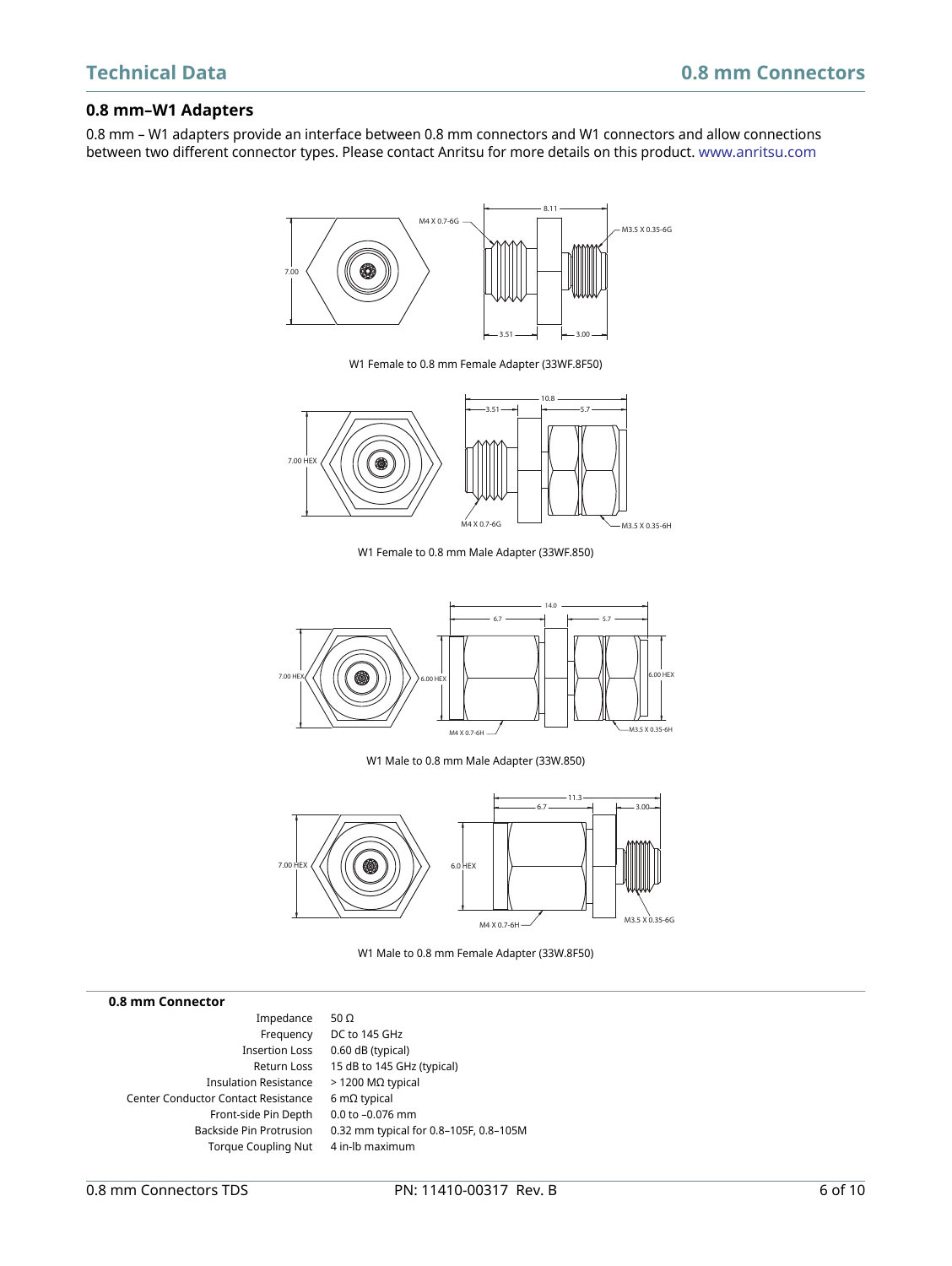## **33 Series Connectors Technical Data**

## <span id="page-6-0"></span>**Specifications**

| 0.8 mm Precision Termination <sup>1,2</sup> |                        |                            |                        |                                                                    |                                        |
|---------------------------------------------|------------------------|----------------------------|------------------------|--------------------------------------------------------------------|----------------------------------------|
| Model                                       | <b>Frequency Range</b> | <b>Test Port Connector</b> | <b>Input Impedance</b> | <b>VSWR</b>                                                        | <b>Dimensions</b><br>Length x Diameter |
| 28.850                                      | DC to 145 GHz          | $0.8$ mm                   | 50 $\Omega$            | $<$ 1.052 to 40 GHz<br>< 1.065 to 80 GHz<br>< 1.222 to 145 GHz     | $2.3 \times 8$ cm                      |
| 28.8F50                                     | DC to 145 GHz          | $0.8$ mm                   | 50 $\Omega$            | $<$ 1.052 to 40 GHz<br>$<$ 1.065 to 80 GHz<br>$<$ 1.222 to 145 GHz | $2.1 \times 8$ cm                      |

| 0.8 mm and W1-0.8 mm Adapters <sup>1,2</sup> |                         |               |                            |                         |  |
|----------------------------------------------|-------------------------|---------------|----------------------------|-------------------------|--|
| Model                                        | <b>Connectors</b>       | Frequency     | <b>Insertion Loss (dB)</b> | <b>Return Loss (dB)</b> |  |
| 33.8.850                                     | 0.8 mm (male) to        | DC to 145 GHz | 0.6                        | > 23 dB to 40 GHz       |  |
|                                              | $0.8$ mm (male)         |               |                            | $>$ 20 dB to 80 GHz     |  |
|                                              |                         |               |                            | > 18 dB to 110 GHz      |  |
|                                              |                         |               |                            | > 15 dB to 145 GHz      |  |
| 33.8.8F50                                    | 0.8 mm (male) to        | DC to 145 GHz | 0.6                        | > 23 dB to 40 GHz       |  |
|                                              | 0.8 mm (female)         |               |                            | $> 20$ dB to 80 GHz     |  |
|                                              |                         |               |                            | > 18 dB to 110 GHz      |  |
|                                              |                         |               |                            | > 15 dB to 145 GHz      |  |
| 33.8F.8F50                                   | 0.8 mm (female) to      | DC to 145 GHz | 0.6                        | > 23 dB to 40 GHz       |  |
|                                              | 0.8 mm (female)         |               |                            | $>$ 20 dB to 80 GHz     |  |
|                                              |                         |               |                            | > 18 dB to 110 GHz      |  |
|                                              |                         |               |                            | > 15 dB to 145 GHz      |  |
| 33WF.8F50                                    | W1 (female) to          | DC to 110 GHz | 0.6                        | > 22 dB to 65 GHz       |  |
|                                              | 0.8 mm (female) adapter |               |                            | $>$ 18 dB to 80 GHz     |  |
|                                              |                         |               |                            | > 15 dB to 110 GHz      |  |
| 33WF.850                                     | W1 (female) to          | DC to 110 GHz | 0.6                        | > 22 dB to 65 GHz       |  |
|                                              | 0.8 mm (male) adapter   |               |                            | $>$ 18 dB to 80 GHz     |  |
|                                              |                         |               |                            | > 15 dB to 110 GHz      |  |
| 33W.850                                      | W1 (male) to            | DC to 110 GHz | 0.6                        | > 22 dB to 65 GHz       |  |
|                                              | 0.8 mm (male) adapter   |               |                            | > 18 dB to 80 GHz       |  |
|                                              |                         |               |                            | > 15 dB to 110 GHz      |  |
| 33W.8F50                                     | W1 (male) to            | DC to 110 GHz | 0.6                        | $>$ 22 dB to 65 GHz     |  |
|                                              | 0.8 mm (female) adapter |               |                            | > 18 dB to 80 GHz       |  |
|                                              |                         |               |                            | > 15 dB to 110 GHz      |  |

### <span id="page-6-1"></span>**Regulatory Compliance**

European Union RoHS Directive: 2011/65/EU + Amendment 2015/863

### <span id="page-6-2"></span>**Environmental** Tests per MIL-STD-202G:

Temperature Shock 25 °C to –40 °C and 25 °C to +125 °C, method 107G, condition Maximum Relative Humidity 95% at 40 °C, 96 hours, Test 103B, condition B, non operating only Salt Spray Spray 5% concentration for 48 hours, Method 101D, Condition B Mechanical Shock 100G peak sawtooth, method 213, test condition 1 Vibration Sine wave: 10 Hz to 2000 Hz, 0.06 in DA, method 204, test condition D Random: 50 Hz to 2000 Hz, 11.6 Grams, Power Spectral Density 0.1 Grams2/Hz, Method 214, Test Condition I, Letter D Dielectric Withstanding Voltage 500 VAC RMS, 60 seconds, method 301

1. (Typical)

2. Maximum input power not to exceed 0.5 W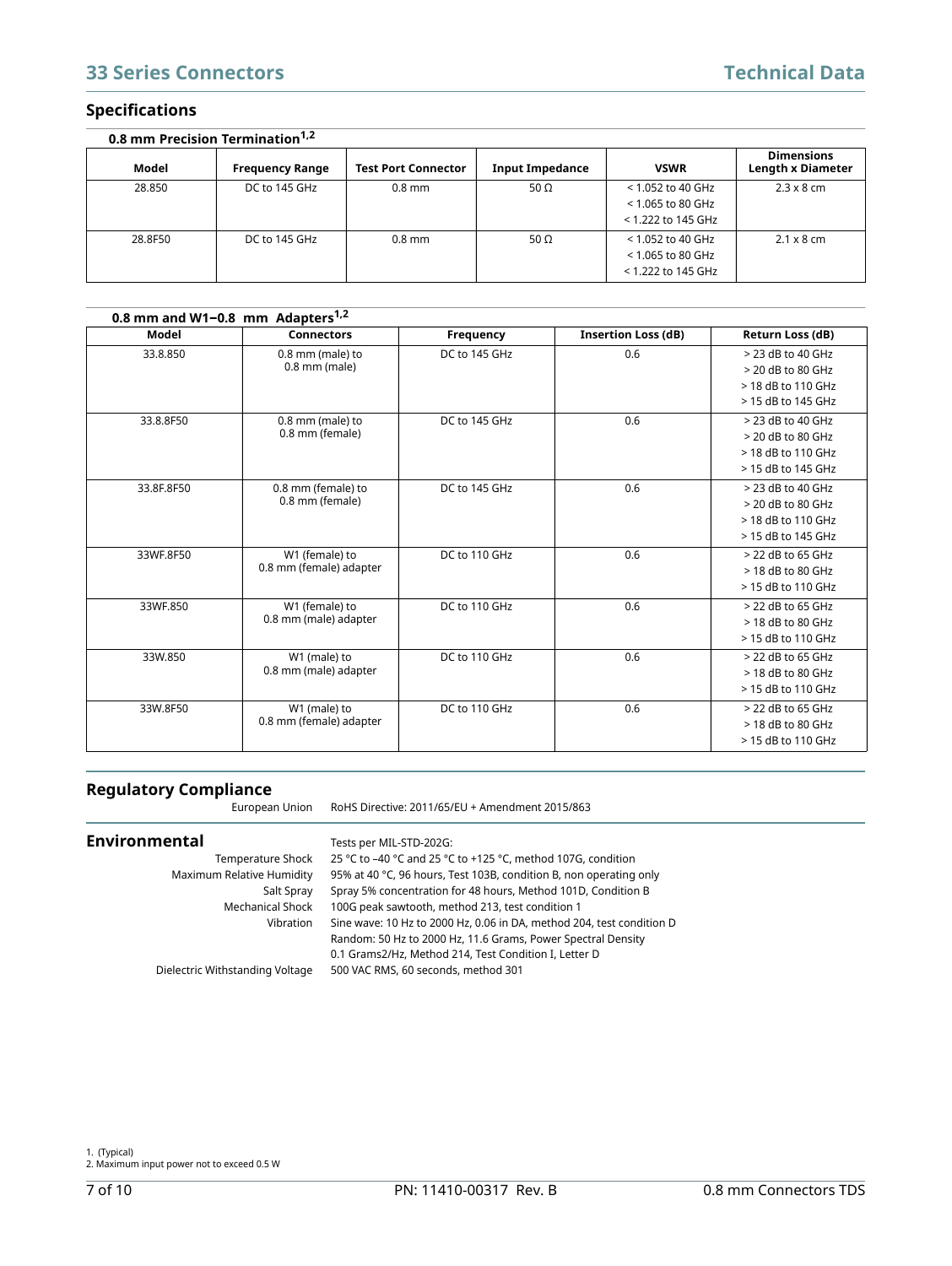<span id="page-7-0"></span>

| <b>Ordering Information</b> |                                                                                                                    |  |  |  |  |
|-----------------------------|--------------------------------------------------------------------------------------------------------------------|--|--|--|--|
| $0.8 - 105F$                | Sparkplug Launcher Connector, 0.8 mm (f), DC to 145 GHz<br>Sparkplug Launcher Connector, 0.8 mm (m), DC to 145 GHz |  |  |  |  |
| $0.8 - 105M$                |                                                                                                                    |  |  |  |  |
| 28.850                      | 0.8 mm Termination. DC to 145 GHz. 0.8 mm (m). $50\Omega$                                                          |  |  |  |  |
| 28.8F50                     | 0.8 mm Termination, DC to 145 GHz, 0.8 mm (f), $50\Omega$                                                          |  |  |  |  |
| 33.8.850                    | Calibration-grade Adapter, 0.8 mm (m) - 0.8 mm (m), DC to 145 GHz, 50 $\Omega$                                     |  |  |  |  |
| 33.8.8F50                   | Calibration-grade Adapter, 0.8 mm (m) - 0.8 mm (f), DC to 145 GHz, 50 $\Omega$                                     |  |  |  |  |
| 33.8F.8F50                  | Calibration-grade Adapter, 0.8 mm (f) - 0.8 mm (f), DC-145 GHz, 50 $\Omega$                                        |  |  |  |  |
| 33WF.8F50                   | Calibration-grade Adapter, W1(f) - 0.8 mm (f), DC to 110 GHz, 50 $\Omega$                                          |  |  |  |  |
| 33WF.850                    | Calibration-grade Adapter, W1(f) - 0.8 mm (f), DC to 110 GHz, 50 $\Omega$                                          |  |  |  |  |
| 33W.850                     | Calibration-grade Adapter, W1(m) - 0.8 mm (m), DC to 110 GHz, 50 $\Omega$                                          |  |  |  |  |
| 33W.8F50                    | Calibration-grade Adapter, W1(m) - 0.8 mm (f), DC to 110 GHz, 50 $\Omega$                                          |  |  |  |  |
| <b>Tools</b>                |                                                                                                                    |  |  |  |  |
| 01-524                      | 0.8 mm-6 mm Torque Wrench                                                                                          |  |  |  |  |
| 01-525                      | 6 mm x 7 mm Open End Wrench                                                                                        |  |  |  |  |

01-526 0.8 mm 7 mm Torque Wrench (Used for installing connector into housing)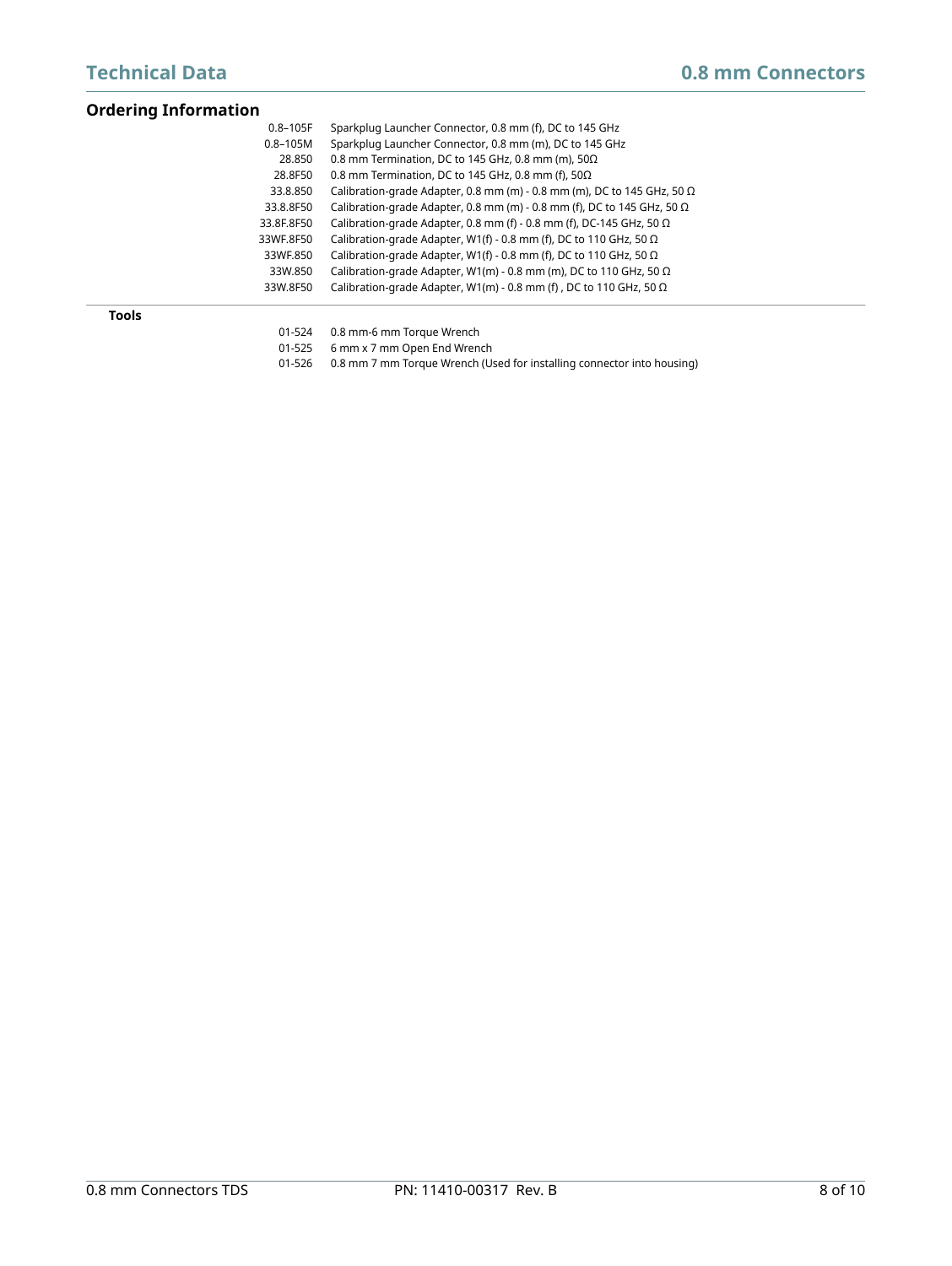## <span id="page-8-0"></span>**Notes**